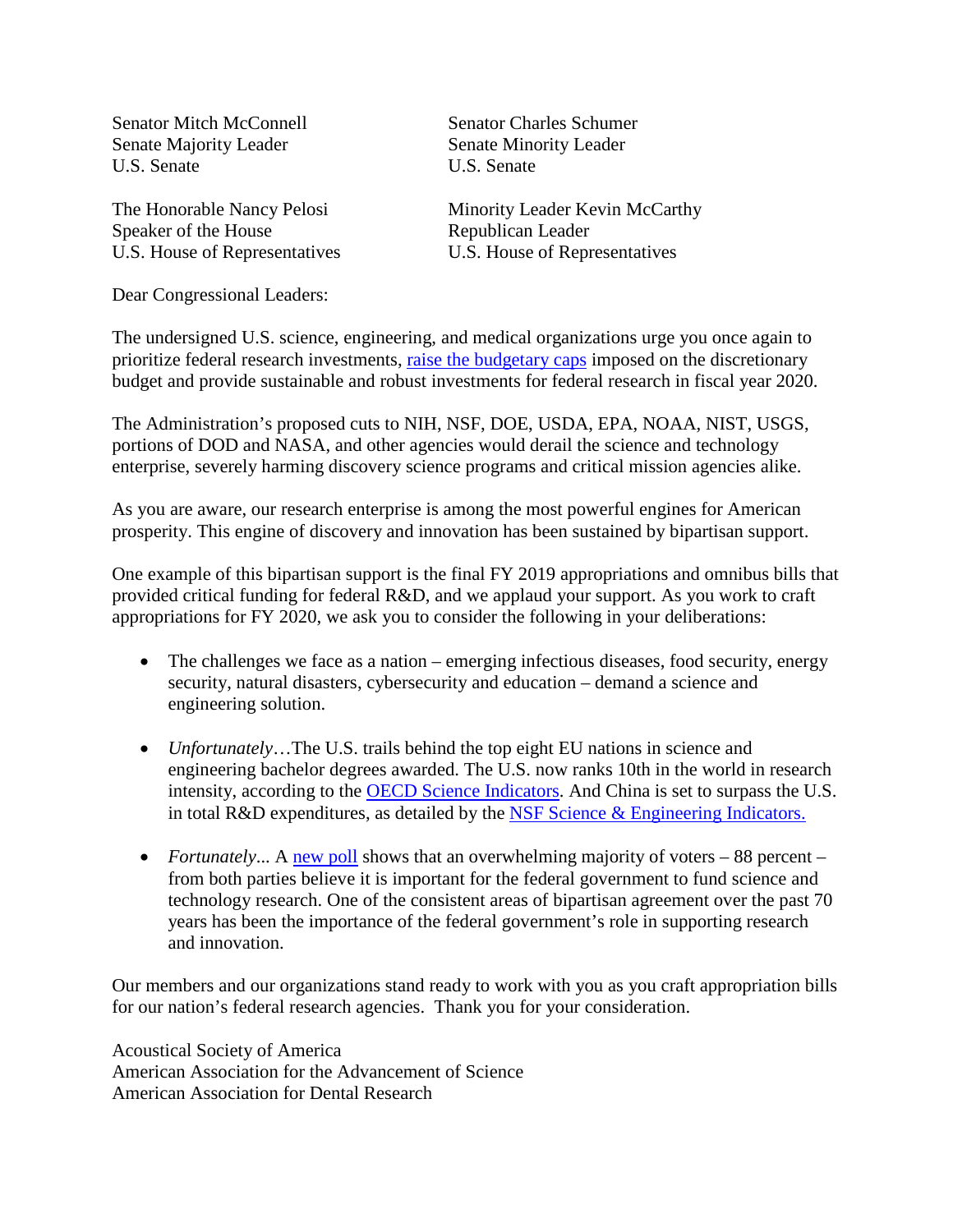American Association of Physics Teachers American Astronomical Society American Chemical Society American Educational Research Association American Geophysical Union American Geosciences Institute American Institute of Biological Sciences American Institute for Medical and Biological Engineering (AIMBE) American Institute of Physics American Mathematical Society American Meteorological Society American Physical Society American Physiological Society American Psychological Association American Society of Agronomy American Society for Cell Biology American Society for Microbiology American Society for Nutrition American Society for Pharmacology and Experimental Therapeutics American Society of Plant Biologists American Society of Tropical Medicine and Hygiene American Sociological Association American Thoracic Society Association for Psychological Science Association for Research in Vision and Ophthalmology Association for the Sciences of Limnology and Oceanography Association of Science-Technology Centers Biophysical Society Coalition for the Life Sciences Consortium for Ocean Leadership Consortium of Social Science Associations Council of Scientific Society Presidents Crop Science Society of America Ecological Society of America Endocrine Society Entomological Society of America Federation of American Societies for Experimental Biology Federation of Associations in Behavioral and Brain Sciences Genetics Society of America Geological Society of America Federation of American Scientists OSA-The Optical Society Research!America Sigma Xi, The Scientific Research Honor Society Society for the Psychological Study of Social Issues Society for Neuroscience